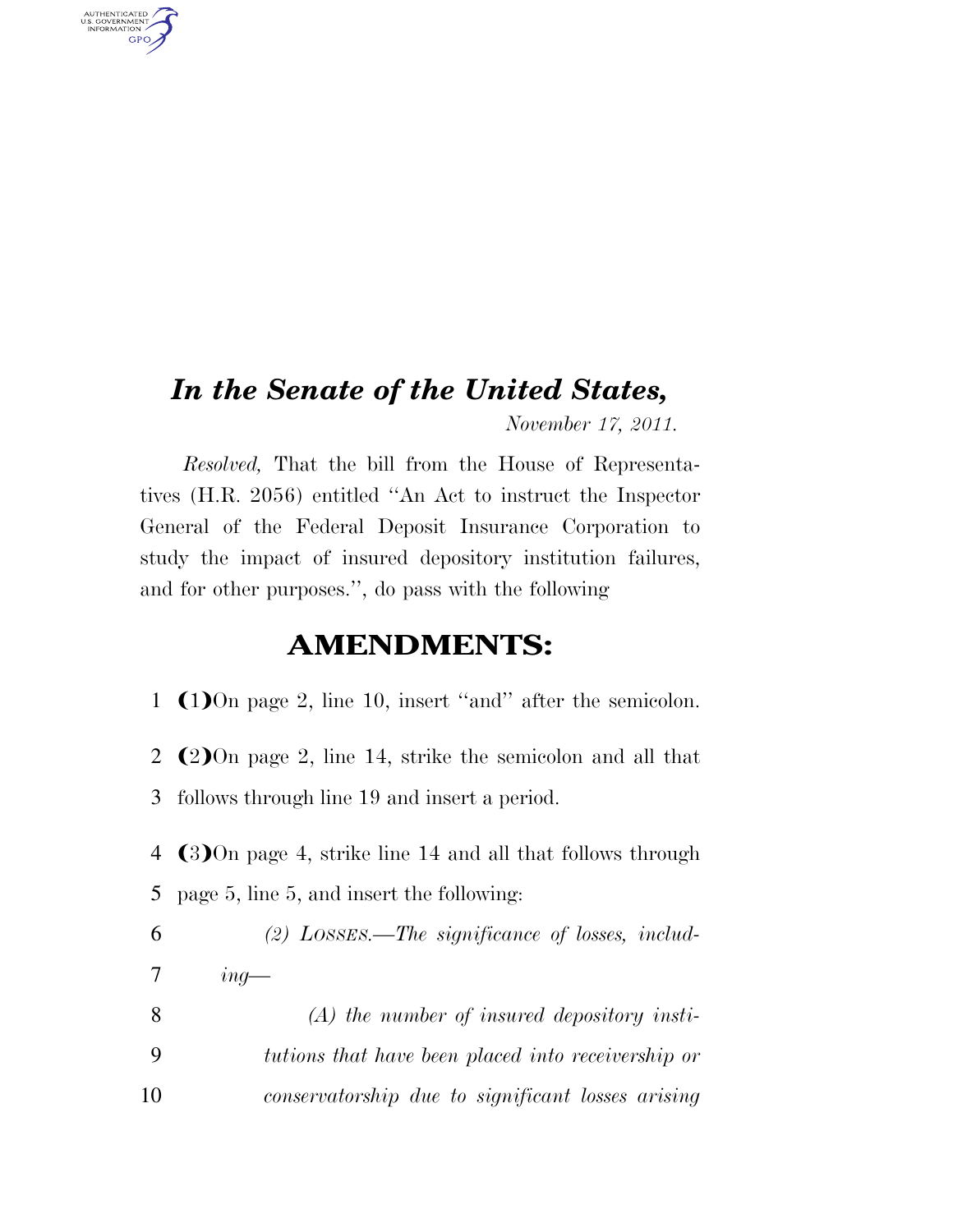| $\mathbf{1}$   | from loans for which all payments of principal,     |
|----------------|-----------------------------------------------------|
| $\overline{2}$ | interest, and fees were current, according to the   |
| 3              | contractual terms of the loans;                     |
| $\overline{4}$ | $(B)$ the impact of significant losses arising      |
| 5              | from loans for which all payments of principal,     |
| 6              | interest, and fees were current, according to the   |
| $\tau$         | contractual terms of the loans, on the ability of   |
| 8              | insured depository institutions to raise addi-      |
| 9              | tional capital;                                     |
| 10             | $(C)$ the effect of changes in the application      |
| 11             | of fair value accounting rules and other account-   |
| 12             | ing standards, including the allowance for loan     |
| 13             | and lease loss methodology, on insured depository   |
| 14             | institutions, specifically the degree to which fair |
| 15             | value accounting rules and other accounting         |
| 16             | standards have led to regulatory action against     |
| 17             | banks, including consent orders and closure of      |
| 18             | <i>the institution</i> ; and                        |
| 19             | $(D)$ whether field examiners are using ap-         |
| 20             | propriate appraisal procedures with respect to      |
| 21             | losses arising from loans for which all payments    |
| 22             | of principal, interest, and fees were current, ac-  |
| 23             | cording to the contractual terms of the loans,      |
| 24             | and whether the application of appraisals leads     |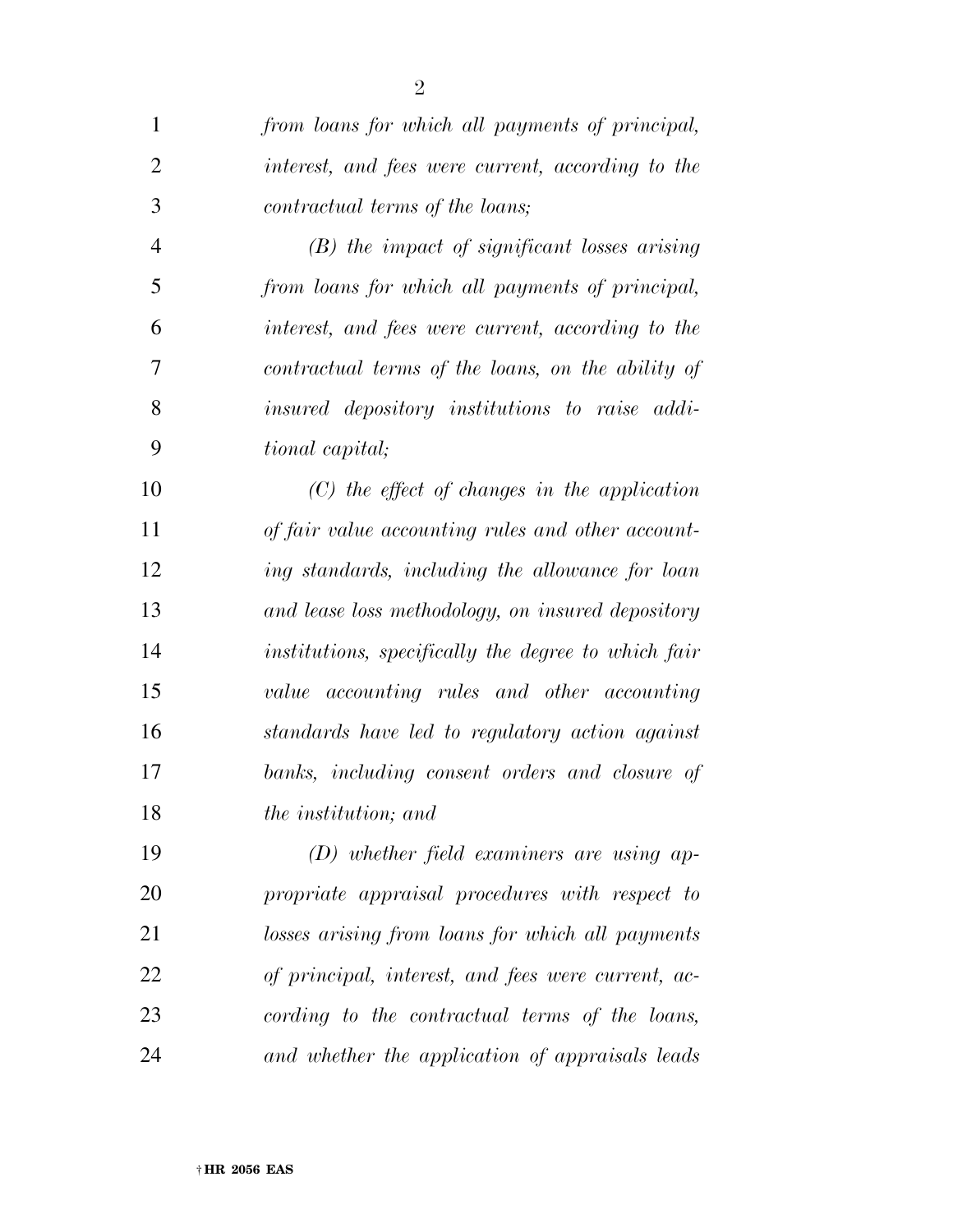*to immediate write downs on the value of the un-derlying asset.* 

3  $(4)$ On page 9, strike lines 15 through 19, and insert the following:

*SEC. 2. CONGRESSIONAL TESTIMONY.* 

 *The Inspector General of the Federal Deposit Insur- ance Corporation and the Comptroller General of the United States shall appear before the Committee on Bank- ing, Housing, and Urban Affairs of the Senate and the Committee on Financial Services of the House of Represent- atives, not later than 150 days after the date of publication of the study required under this Act to discuss the outcomes and impact of Federal regulations on bank examinations and failures.* 

Attest:

*Secretary.*